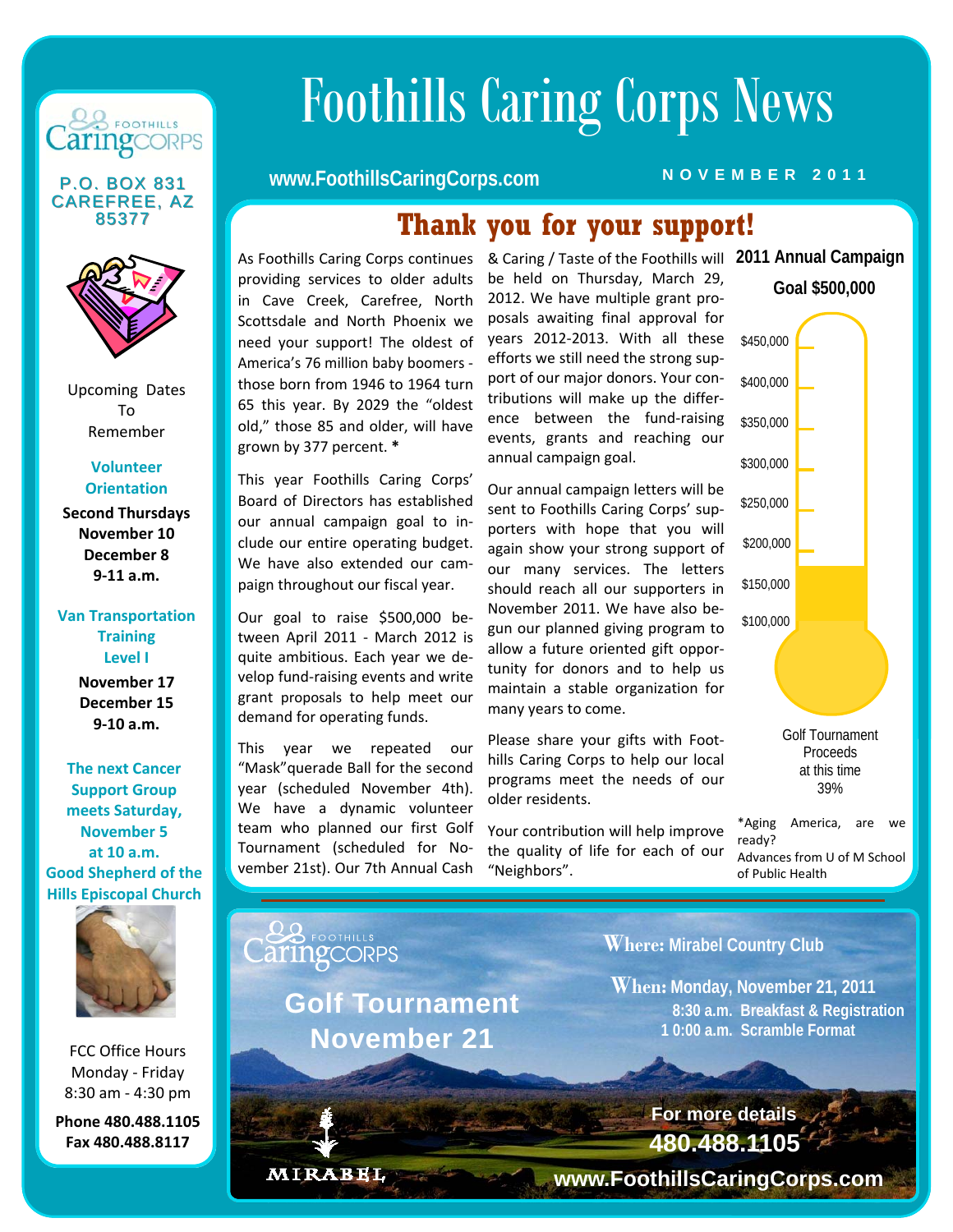

# **Volunteers Needed**

Are you imaginative? Do you enjoy writing? Do you have good interview skills? Have you written any grants? If your answers are mostly yes, please say one more yes and work with us. We can use your skills for a special project working with our neighbors who are aged 90+ who are willing to

share their stories. In addition we have special programs that could use technical writing. CALL us, 488‐1105. **We have been looking for you!!**

Do you like to photograph some of the most interesting people on the whole West Coast? Come join us and check out the faces of our volunteers and neighbors. We need some good people photos. Could you help develop a story board for a video? Would you be willing to photograph some of our activities with some striking action shots? If these questions intrigue you, CALL us, 488-1105. **WE NEED YOU!**

Are you a great problem solver? Do you like to help people? Do you like work‐ ing in a very interesting office environment? Come join our front office as a receptionist/special project person. We have a multitude of opportunities for you. Call 488‐1105, **You are just the person we need!**

**Volunteer Appreciation** 

**Volunteers, as our way of saying thank you to each of you for all you do for Foothills Caring Corps and the Community we are planning a Volunteer Appreciation Luncheon. Please reserve Thursday, December 1st at Desert Hills Presbyterian Church.** 

Do you love to bake? We need cookies or bars for the following upcoming events:

- Thanksgiving Eve Community Service, November 23rd
- Annual Christmas Festival, De‐ cember 9 ‐ 11th



Please call 488‐1105 and sign‐up to bring cookies or bars.

#### **Volunteer Quotes**

**Volunteers don't get paid, not because they're worthless, but because they're priceless. ~Sherry Anderson** 

**No one is more cherished in this world than someone who light‐ ens the burden of another. Thank you. ~Author Unknown**

**Volunteers are love in motion! ~Author Unknown** 



# **Neighbor Corner**

About 9 months ago I had my leg amputated. This left me between a rock and a hard place. I had no car and couldn't drive if I had one.

I am so lucky to have the Caring Corps. Without them I don't know what I would have done.

I called the Caring Corps and found that my worries were over. They have made it possible for me to make all of my doctor appointments and the many long drives to rehab.

Most of the time I went with Ron and Vickie Crowe. Together we learned how to get me and my scooter where I needed to be and when they weren't around there was always someone to step in and help.

It is impossible for me to thank everyone enough from the people who answer the phone to Maggie who al‐ ways found someone to be there. Thank you again and again Caring Corps.

> *Robert Thornley Caring Corps' Neighbor*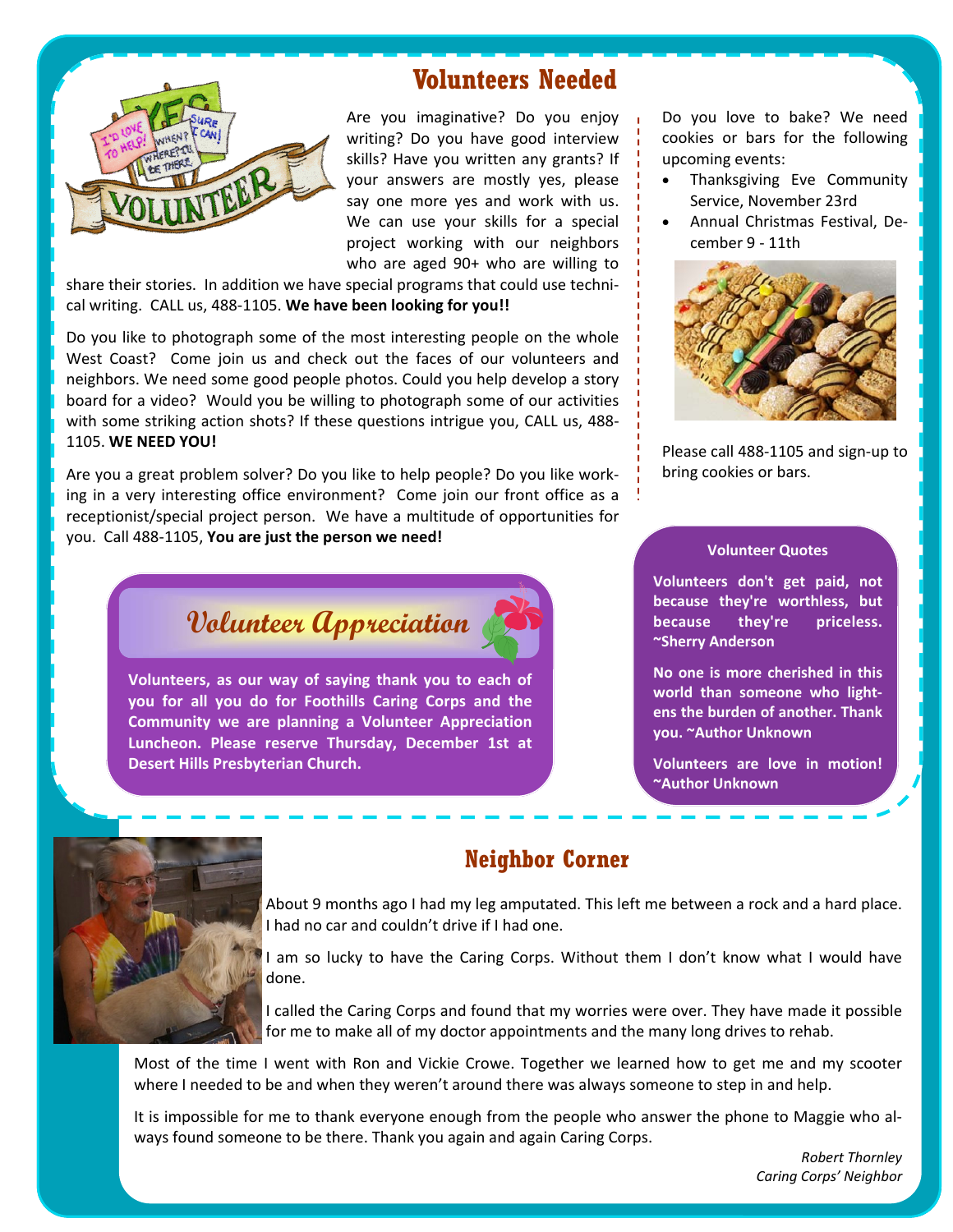**Community Thanksgiving Evening Vespers Service Hosted by Our Lady of Joy Catholic Church To benefit the Foothills Caring Corps** 

# **Wednesday, November 23rd 7:00 p.m.**

**Several local congregations will participate with Our Lady of Joy Catholic Church in this moving service of music, song, prayer and thanksgiving. Pastors and congregations from local churches will gather to share in this vespers service, which contains hymns, prayer and psalmody.** 

**The service will benefit the Foothills Caring Corps. The Car‐ ing Corps helps older adults and homebound individuals to remain healthy and living independently in their homes. The programs of the Caring Corps currently serve more than 545 of our neighbors in the local community. Dona‐ tions collected at the service will directly benefit those served by the Caring Corps.**

**Bring your family and guests to this reflective and solemn celebration of thanksgiving.**

> **Our Lady of Joy Catholic Church 36811 N. Pima Road, Carefree 480.488.2229**

# **Community Outreach**

**Grief and the Holidays** Presented by Hospice of the Valley **Friday, November 4th 10:00 ‐ 11:15 a.m.** at Desert Foothills Library 38443 N. School House Road, Cave Creek Information for all events at the Library: Contact David Court at dcourt@dfla.org or Dereth DeHaan at ddehaan@dfla.org 480.488.2286 www.desertfoothillslibrary.org

#### **Family Caregiver Web Conference Tuesday, November 15th at 1 p.m. Eastern Time Monday, December 5th at 8 p.m. Eastern Time** For more information visit

**caregiverstress.com/familyeducation** 602.588.7725 or 480.991.3959

#### **Living with Memory Loss** Presented by Hospice of the Valley

**Wednesday, November 16th 9:30 ‐ 11:30 a.m.** At Foothills Community Foundation 34250 N. 60th St. Bldg. B, Scottsdale

480.488.1090 info@azfcf.org

**Piano Concert with our own Michael Golding** Caring Corps' Volunteer **Sunday, November 20th at 4 p.m.**  Black Mountain United Church of Christ 30600 N. Scottsdale Road \$10 for concert and dessert from Le Sans Souci



# **Making Your Gift Last**

Do you want to have lasting impact for Neighbors served by Foothills Caring Corps? Consider leaving a planned gift to Foothills Caring Corps' endowment fund that will provide annual revenue after your lifetime. Once your gift is received, a portion of the investment return will be used annually and the difference will continue to be invested to provide income for the

future. Planned gifts come from those we serve, members of our partner churches, supporters, family members and others who share our goals. Your gift would make an extraordinary difference to those you leave behind. Other options are available to you as you choose to leave a legacy. For more information, please contact Executive Director, Debbra Determan at 480.488.1105.

# **Help Foothills Caring Corps by using your IRA Rollover!**

#### Are you 70 % or older? Do you own an IRA? Are you inter- Why Foothills Caring Corps? **ested in helping the Foothills Caring Corps as well as benefit‐ ting yourself?**

The IRA Charitable Rollover has been extended through 2011. You may transfer up to \$100,000 directly from your IRA to qualified charities like Foothills Caring Corps. The distribution will count toward fulfilling your required minimum distribution from your IRA and can be excluded from your gross in‐ come for both federal and state tax purposes—benefitting both you and the Foothills Caring Corps.

The extension of the charitable IRA rollover means that you can help secure the future of the Foothills Caring Corps, benefit from significant tax savings, and be part of the Annual Campaign by making a distributions to FCC now.

For further information, please contact Debbra Determan at Foothills Caring Corps.

DebbraD@FoothillsCaringCorps.com 480.488.1105